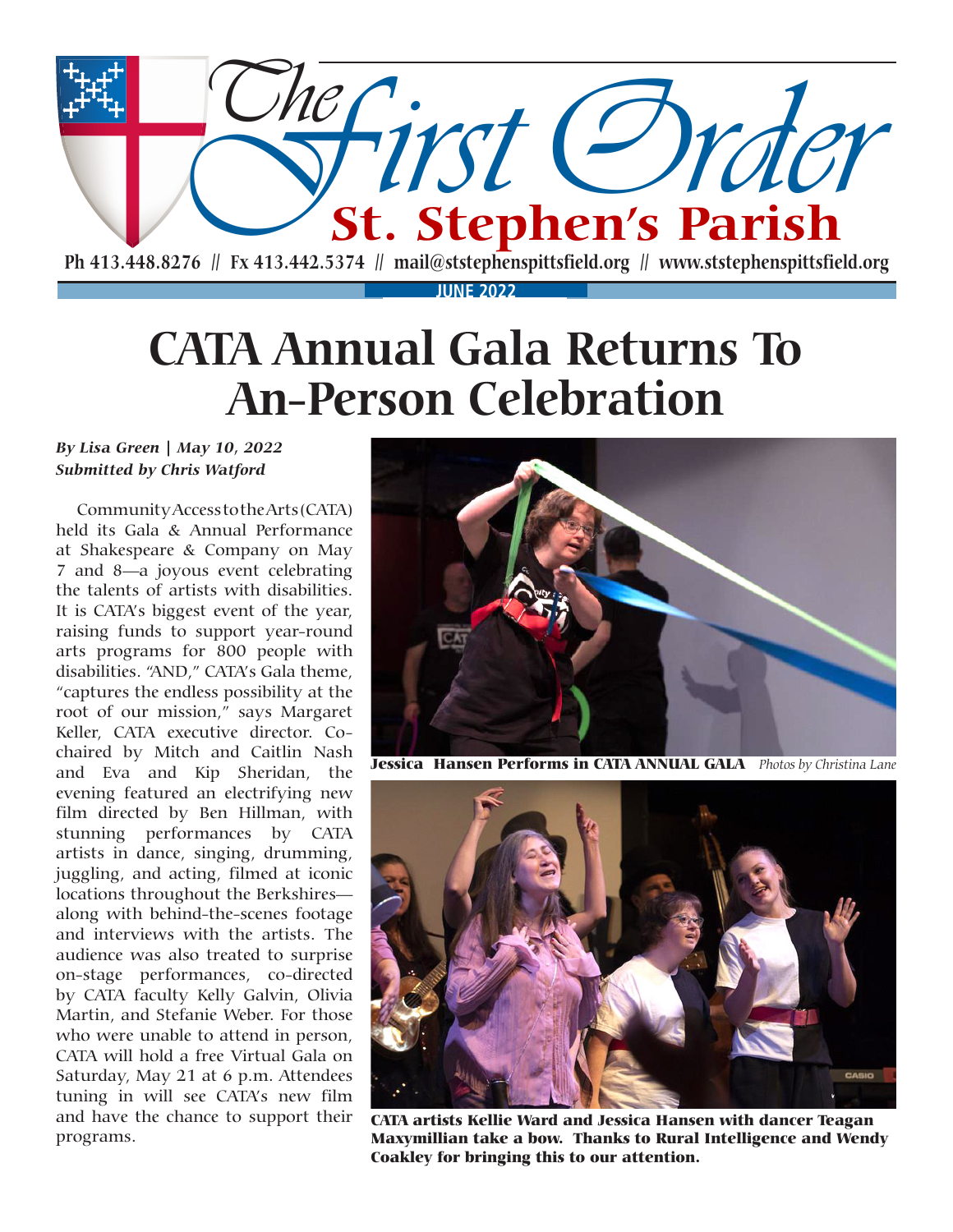## **St. Stephen's 2022 Vestry Review**

For those who are new to St. Stephen's and those who wish to see old friends, we bring you biographies submitted by our current vestry members. Here are two, with more to follow in the coming months.

### *Feel free to make new friends, but keep the old.*

### **Wendy Webster Coakley**



**Personal:** I grew up in the Chicago suburbs and still consider myself to be a Midwesterner at heart. I came to the Berkshires for the first time to attend Williams College, after which I worked in

Washington, D.C., for 11 exciting years. I returned when I married a Lenox native, Michael Coakley, who was looking for an excuse to leave New York City. We arrived in 1996, raised two wonderful sons (Kevin, 24, and Sean, 22) here, and thoroughly love this beautiful corner of the world.

**Professional:** As the Director of Alumni Career Networking at Williams, I derive deep satisfaction in helping my fellow alumni at every age and career stage to navigate their professional journeys.

**Church Life:** I was raised in the Episcopal Church (shout out to Church of the Holy Spirit, Lake Forest, Illinois) and belonged to a great parish during my time in Washington (St. George's, Arlington, Virginia). I credit my former Berkshire Life/Guardian colleague, Susan LeBourdais, for guiding me to St. Stephen's when I first moved here and was looking for a spiritual home. Over the years I've volunteered in a number of capacities and am currently honored to serve as a member of the Vestry, chair of the Stewardship Committee and a lector.

**Spiritual Life:** At a time of great unrest among God's children, I take comfort in the poetry of faith – while remaining grateful to be part of a denomination that encourages me to actively understand God's will.

### **John Garinther**



I was raised on the Chesapeake Bay in a small town north of Baltimore named Havre De Grace where most of my siblings still live. I left the area to attend college and start my career, but continue to visit MD several times a year to see family and partake in the culinary tradition of blue crab feasts. I married my wife, Sara, relatively late in life. Sara was a

librarian at the time and decided to end her career as we started a small family. We are currently raising our 16-year-old daughter, Grace, who thinks she knows everything.

I came to General Electric in Pittsfield straight out of college not expecting to stay in this small New England town for very long. That was in 1983. My Engineering position took me around the country for several years until I ultimately decided that Pittsfield is where I'd like to settle down. General Electric became General Dynamics in 1997. I continued to move up the engineering chain at General Dynamics through several leadership roles and finally decided to retire in 2021.

Sara brought me to a service at St. Stephen's church shortly after we met. I wasn't looking for a new church home; I was a life-long Catholic, but not very active in the church. St. Stephen's is such a welcoming community. Before long, I was making great friends and volunteering to get involved in church activities that I'd never considered before. I'm currently the chairperson of the Property Committee and a member of the Vestry.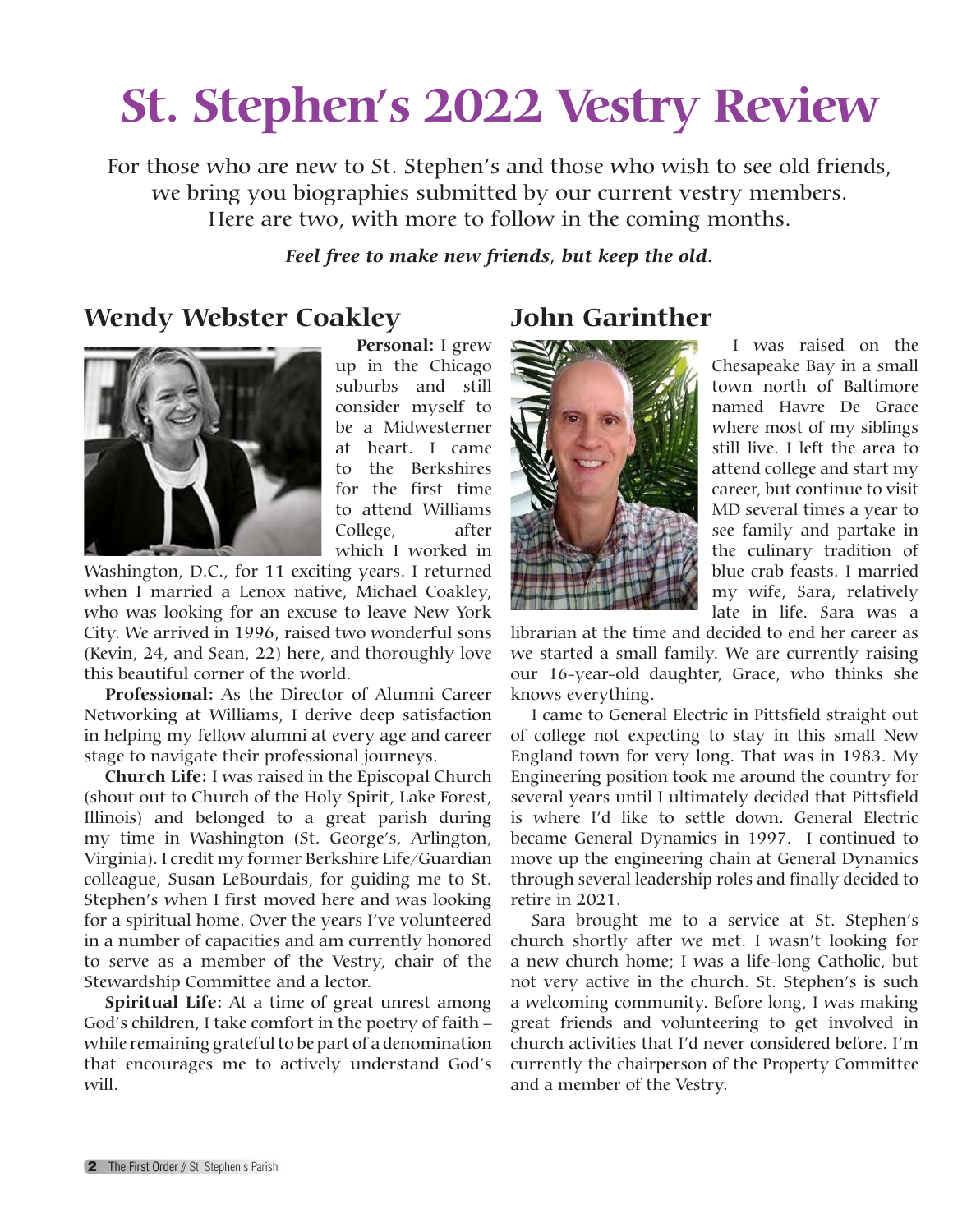# **Psalm 31: For Ukraine**

#### *by James Ford | March 13, 2022*

My friend the Reverend Mary Gates writes "Rabbi Yaakov Bleich, the Chief Rabbi for Ukraine, has asked Jews and Christians around the world to pray Psalm 31 in solidarity with those in Ukraine who are under attack. Apparently, millions of people are saying this psalm daily, and in Ukraine people are praying it aloud in subway stations, bomb shelters and wherever else they are sheltering. Many people are reporting that the psalm has taken on new meaning for them since the onset of the war. This psalm was written by King David when he was suffering with a number of ailments. I offer it as our poem for today. The rabbi is asking that if you cannot say the whole psalm daily perhaps you can say verse 21 "Blessed be the Lord! for he has shown me the wonders of his love in a besieged city."



I suspect all of good will are actually invited to share the prayer.

31/1 In thee, O Lord, do I put my trust; let me never be ashamed: deliver me in thy righteousness. 2 Bow down thine ear to me; deliver me speedily: be thou my strong rock, for a house of defense to save me. 3 For thou art my rock and my fortress; therefore, for thy name's sake lead me, and guide me. 4 Pull me out of the net that they have laid privily for me: for thou art my strength. 5 Into thine hand I commit my spirit: thou hast redeemed me, O Lord God of truth. 6 I have hated them that regard lying vanities: but I trust in the Lord. 7 I will be glad and rejoice in thy mercy: for thou hast considered my trouble; thou hast known my soul in adversities; 8 And hast not shut me up into the hand of the enemy: thou hast set my feet in a large room.

9 Have mercy upon me, O Lord, for I am in trouble: mine eye is consumed with grief, yea, my soul and my belly. 10 For my life is spent with grief, and my years with sighing: my strength faileth because of mine iniquity, and my bones are consumed. 11 I was a reproach among all mine enemies, but especially among my neighbors, and a fear to mine acquaintance: they that did see me without fled from me. 12 I am forgotten as a dead man out of mind: I am like a broken [1] vessel. 13 For I have heard the slander of many: fear was on every side: while they took counsel together against me, they devised to

take away my life. 14 But I trusted in thee, O Lord: I said, Thou art my God. 15 My times are in thy hand: deliver me from the hand of mine enemies, and from them that persecute me. 16 Make thy face to shine upon thy servant: save me for thy mercies' sake. 17 Let me not be ashamed, O Lord; for I have called upon thee: let the wicked be ashamed, and let them be silent [2] in the grave. 18 Let the lying lips be put to silence, which speak grievous [3] things proudly and contemptuously against the righteous.

19 Oh how great is thy goodness, which thou hast laid up for them that fear thee, which thou hast wrought for them that trust in thee before the sons of men! 20 Thou shalt hide them in the secret of thy presence from the pride of man: thou shalt keep them secretly in a pavilion from the strife of tongues. 21 Blessed be the Lord: for he hath shewed me his marvelous kindness in a strong [4] city. 22 For I said in my haste, I am cut off from before thine eyes: nevertheless, thou heardest the voice of my supplications when I cried unto thee. 23 O love the Lord, all ye his saints: for the Lord preserveth the faithful, and plentifully rewardeth the proud doer. 24 Be of good courage, and he shall strengthen your heart, all ye that hope in the Lord.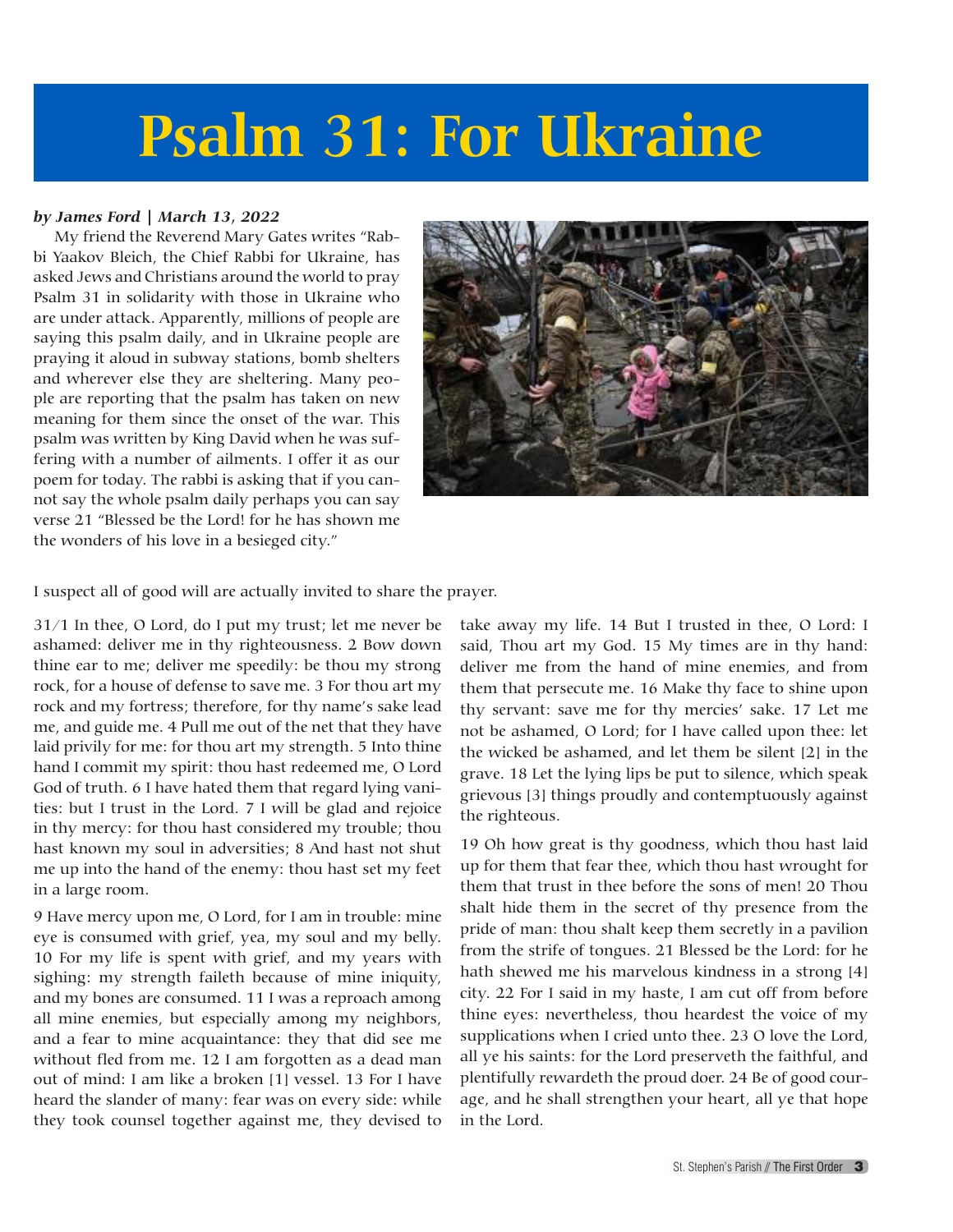

## **Donate to Episcopal Relief & Development**

MAKE AN URGENT GIFT DONATE NOW Your immediate support will help Episcopal Relief & Development and other Anglican partners provide humanitarian assistance to people fleeing the violence in Ukraine. By contributing today you will join our online...

Read more @ **support.episcopalrelief.org**



Share Your Voice! Please feel free to send us any news, photos, thoughts, poems, or jokes to help us all keep in touch. This forum is yours and we'd love to hear from you. Please send them to mail@ ststephensppittsfield.org. Got any tips on how you're getting through these days? Got some good news, recipes or an upcoming event to share? Consider this your First Order Blog.

Stay safe and take care, Connie Bullard, Editor of *The First Order*

## **June**

### **Happy Birthday:**

- 1 Stephanie Mansfield
- 2 Joseph Carchedi
- 3 James Brennan
- 5 Bill Loutrel
- 10 John Garinther
- 11 Audrina Maloney, David Winchester
- 12 Daniel Moon
- 13 Meilani Hamilton
- 14 Taylor Eddy, Linda Engle
- 16 Susan Bedard
- 17 David Turner
- 18 Avery Hartman-Caesar
- 19 Peter Champagn, Courtney Hamilton, Alyson Warman
- 20 Emilia Cobb
- 22 Daniel Lavery
- 23 Pam Aldrich
- 26 Summer Bush
- 29 Marietta Cawse
- 30 Jaylen Hamilton

#### **Anniversaries:**

- 6 Thomas & Susan Smith Scott & Katie Haviland
- 8 David & Mary Turner
- 11 Beth-Anne Hamling & Stephanie Mansfield
- 14 Jeffrey & Wavelyn Hine Roy & Debbie Stillman
- 17 Christopher & Veronica Fenton
- 20 Donald & Ann Phipps
- 21 William & Paula Morey Nathan & Maria Zuckerman
- 24 David & Martie Ekstrom
- 25 Scott & Josie Ellis William & Nancy Travis
- 30 Steven & Mary Wheelock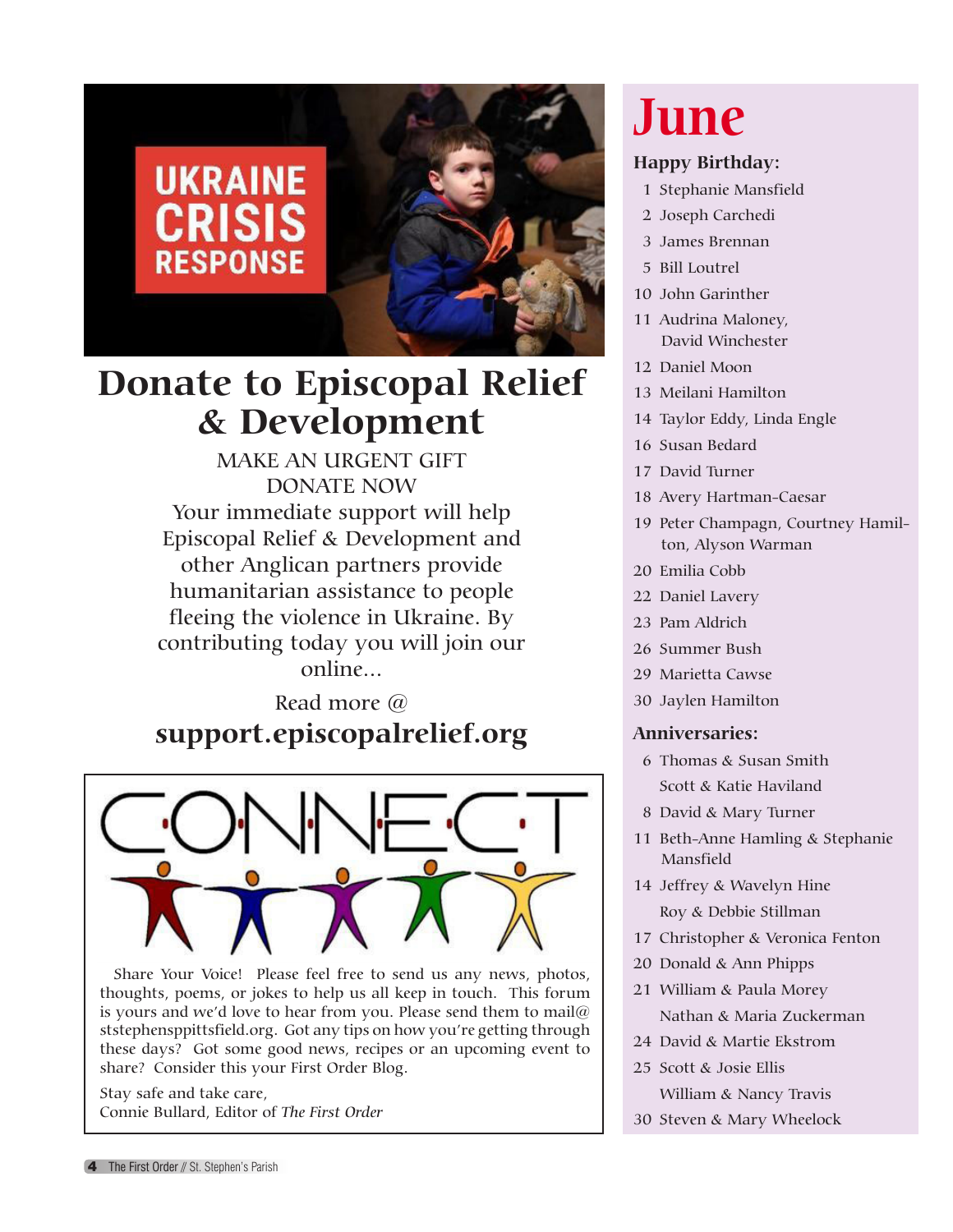## Astonished by God **Adult Education at St. Stephen's** *Spring 2022*

We hope to encounter God when we worship, pray, and study wisdom texts; that's essentially the purpose of these endeavors. But surely God is present in our lives at other times as well. How can we meet God outside of traditional "religious" or "spiritual" activities?

Perhaps it all starts by paying attention.

As the poet Mary Oliver writes:

*"Instructions for living a life:*

*Pay attention.*

*Be astonished.*

*Tell about it."*

Our spring/summer adult education offerings at St. Stephen's are going to give us opportunities to do just this – to pay attention; to be astonished; and to tell one another about it.

### **Community Connection Groups**

Groups are launching soon which will guide participants in exploring the holiness of our everyday lives. We're convening gatherings covering three popular, accessible, and potentially profound activities:

- Photography
- • Walking/Contemplative Movement
- Gardening

Each group will meet online monthly (though group members could make other meeting arrangements as well) to receive a simple assignment/project/challenge to be completed at participants' leisure. The group will then gather again the next month to share their experiences: results, lessons, surprises, new plans, etc. Group members will also receive their next assignment/project.

Groups will set their own schedules. We hope groups will meet throughout the spring and summer.

NO experience in these pursuits is required to participate. In fact, a "beginner's mind" can be a real asset in encountering the sacred amidst the everyday.

Please contact the Parish Office (mail@ststephenspittsfield.org or (413) 448.8276) or one of the following facilitators to sign up or for more information:

### **Photography**

**Craig Reynolds:** cmreyn@gmail.com or (413) 822-0248

**Ken Pooley:** pooley@wickednifty.com or (207) 239-7361

#### **Walking**

**Josie Ellis:** joze72@yahoo.com or (413) 281-2416

**Lois Symonds:** lois.symonds@aol.com or (413) 448-8614

**Nancy Lamoureaux:** nlamoure51030@gmail.com or (413) 499-3171

#### **Gardening**

**John Culver:** culvie229@gmail.com or (413) 232-4271

**Angie Moon:** amoon@pittsfield.net or (413) 464-1590

And don't be surprised if one of our group conveners taps you on the shoulder and invites you to join in the fun!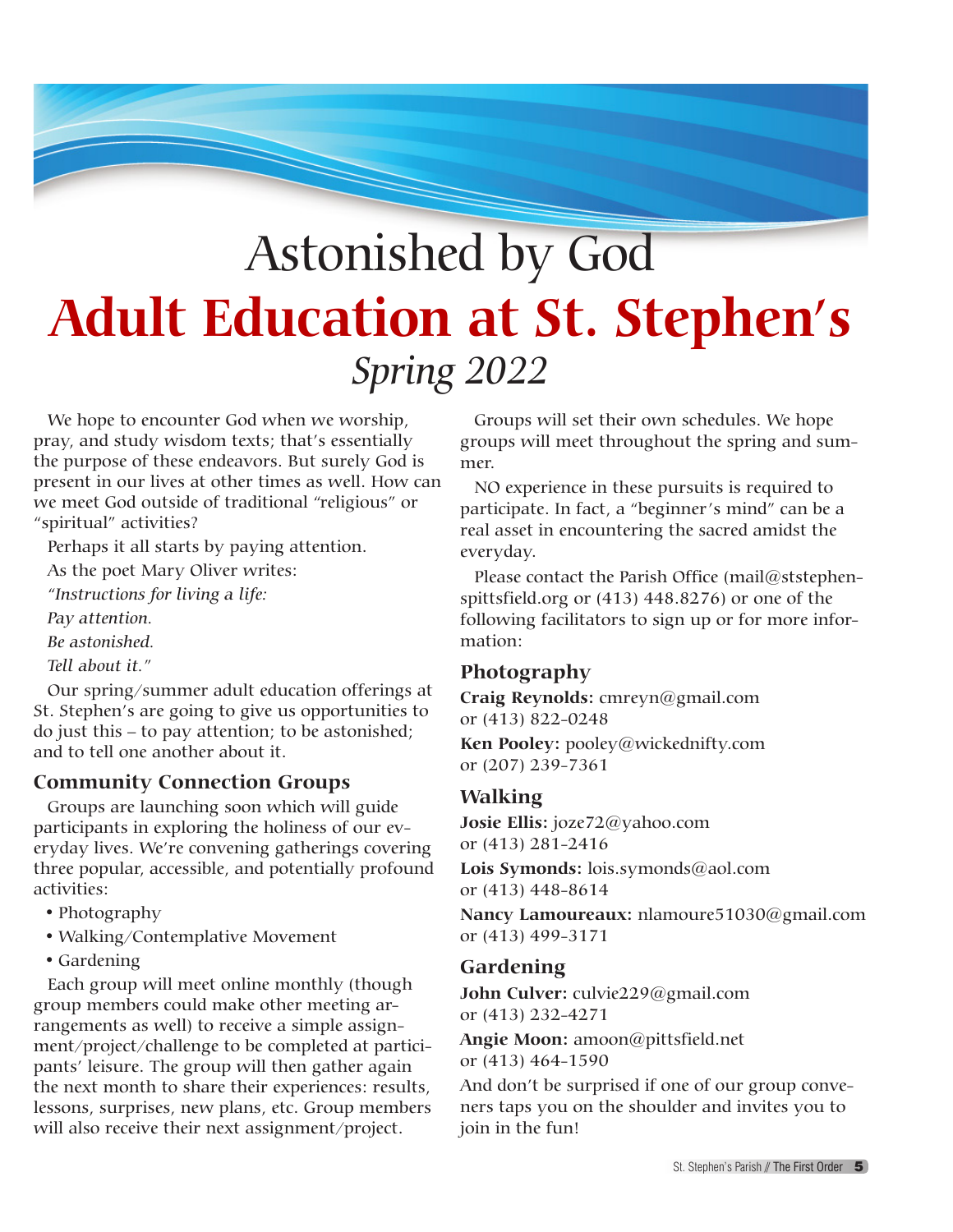### **Berkshire Pride Festival: June 4, 11 AM – 4 PM**

To support our LGBTQ+ friends and neighbors, St. Stephen's will have a table at the Berkshire Pride Festival. The gathering will be held on the Frist Street Common on Saturday, June 4 from 11 AM – 4 PM. We'll be giving away our bright, rainbow-themed "God Loves You, No Exceptions" St. Stephen's buttons and other fun (and maybe tasty?) items. We also plan to march in the Pride Parade that will start at 11 AM and run from North Street to the Common.

**We need volunteers to staff our table and carry our banner in the parade!** Come for the day or come for an hour. Contact Craig Reynolds (cmreyn@gmail.com or  $413-822-0248$ ) to sign up.

### **Downtown Churches Joint Worship Service: June 12, 11 AM**

For our Sunday service on June 12, we'll join with South Congregational, First Congregational, Zion Lutheran, and Cathedral of the Beloved for outdoor worship on the First Street Common at 11 AM. Bring your own chairs and stay for a shared meal after the service as we celebrate the various gifts our churches bring to our community.

### **Summer Worship Time to Remain at 10 AM**

Your Vestry has decided that given all the changes and tumult of the past two+ years, it makes sense to leave our worship time as it is through the summer months. We look forward to seeing you at 10 AM on Sundays in July and August!

### **Update on Our Historic Stained Glass Windows**

The vital and complex effort to repair and protect our treasured stained glass windows continues to move forward. In late April, Pittsfield's Community Preservation Committee (CPC) recommended a \$125,000 grant award for the project. That recommendation will now be sent to the City Council who makes the final decision. It's possible the Council will vote on the awards at their June 14th meeting.

In the meantime, our Property Committee has selected a vendor – Guarducci Stained Glass Studios of Great Barrington, MA. The Property Committee met with Guarducci last month to finalize project specifications and begin to map out a plan for the work, which will require several seasons to complete.

Many thanks to Erin Sullivan, and to the Property Committee, especially Committee Chair John Garinther. Erin prepared our original community preservation grant application and shepherded the application through the complex submittal process. John prepared a proposal to accompany our original application and then presented that proposal to the CPC at their April 4th meeting. Fingers crossed for the final City Council vote!